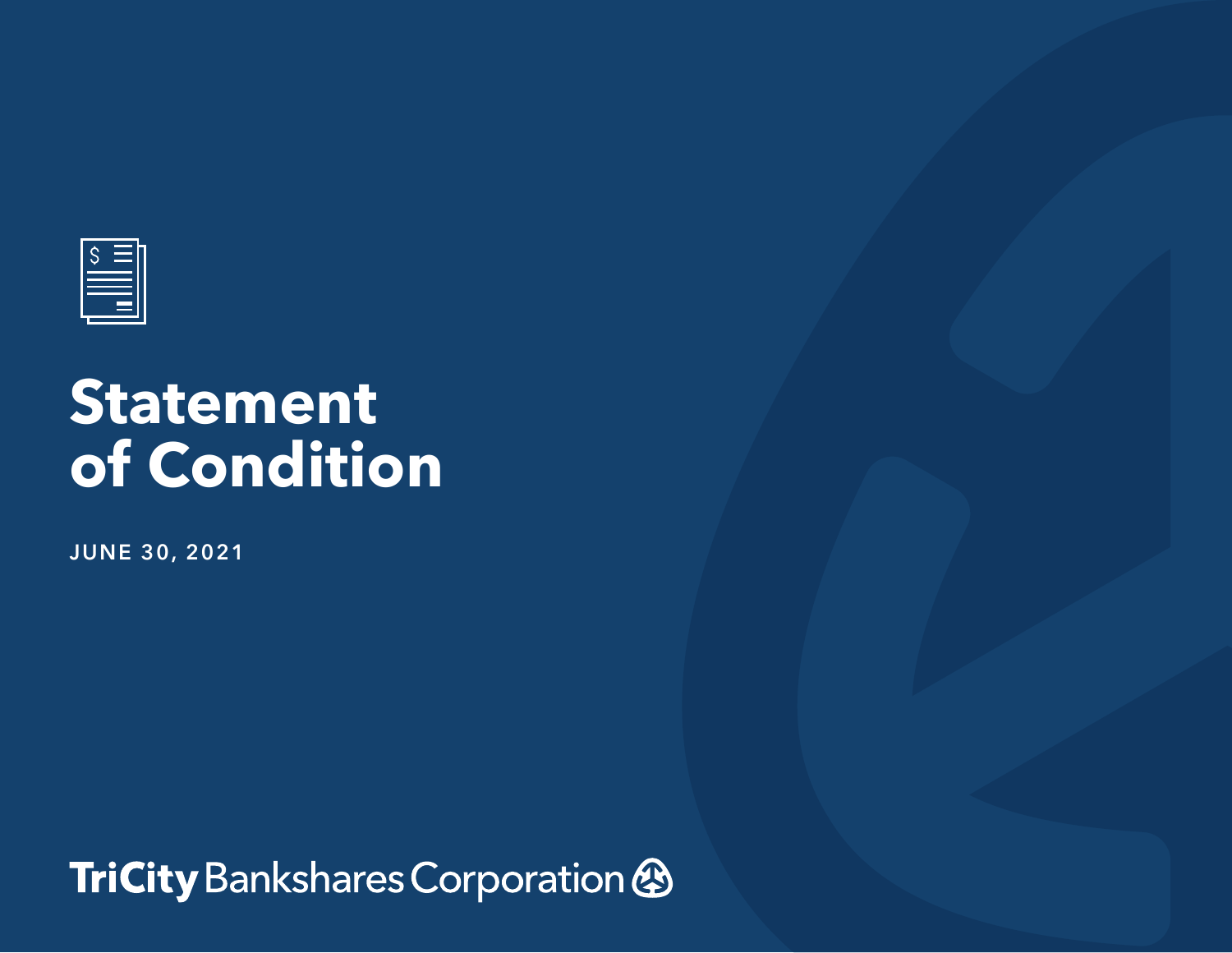## Dividend Announcement

The Board of Directors declared a dividend of \$0.13 per share payable on August 12, 2021 to shareholders as of the record date of August 2, 2021.

The Corporation has a long history of maintaining capital ratios in excess of the levels required to be considered well capitalized and maintained that position through June 30, 2021.

The Board will continue to monitor earnings, on-going regulatory requirements, the impacts of the COVID-19 pandemic and other factors when approving future dividends.

| <b>INCOME STATEMENT (unaudited)</b>                      |              |                           |                           |                           |  |  |  |  |  |
|----------------------------------------------------------|--------------|---------------------------|---------------------------|---------------------------|--|--|--|--|--|
|                                                          |              | <b>Six Months Ended</b>   | <b>Three Months Ended</b> |                           |  |  |  |  |  |
|                                                          | 6.30.21      | 6.30.20                   | 6.30.21                   | 6.30.20                   |  |  |  |  |  |
| Interest Income                                          | \$25,069,467 | \$25,255,825              | \$12,949,822              | \$12,499,366              |  |  |  |  |  |
| <b>Interest Expense</b>                                  | \$524,189    | \$870,644                 | \$256,700                 | \$325,411                 |  |  |  |  |  |
| <b>Net Interest Income</b>                               | \$24,545,278 | \$24,385,181              | \$12,693,122              | \$12,173,955              |  |  |  |  |  |
| Non-Interest Income                                      | \$9,049,534  | \$7,817,779               | \$4,586,773               | \$4,034,923               |  |  |  |  |  |
| Less: Provision for Loan Losses<br>Non-Interest Expenses | \$25,743,658 | \$600,000<br>\$23,915,203 | \$12,987,433              | \$600,000<br>\$11,447,287 |  |  |  |  |  |
| Income Before Income Taxes                               | \$7,851,154  | \$7,687,757               | \$4,292,462               | \$4,161,591               |  |  |  |  |  |
| Income Tax Expense                                       | \$1,070,000  | \$1,161,000               | \$636,000                 | \$662,000                 |  |  |  |  |  |
| Net Income                                               | \$6,781,154  | \$6,526,757               | \$3,656,462               | \$3,499,591               |  |  |  |  |  |
| Net Income Per Common Share                              | \$0.76       | \$0.73                    | \$0.41                    | \$0.39                    |  |  |  |  |  |
| Dividends Per Common Share                               | \$0.26       | \$0.26                    | \$0.13                    | \$0.13                    |  |  |  |  |  |

## **BALANCE SHEET: JUNE 30, 2021 & 2020 (unaudited)**

| <b>Assets</b>                             | 2021            | 2020            | <b>Liabilities &amp; Equity</b>                          | 2021            | 2020            |
|-------------------------------------------|-----------------|-----------------|----------------------------------------------------------|-----------------|-----------------|
| Cash & Due from Banks                     | \$183,995,547   | \$185,210,468   | <b>Non-Interest Bearing Deposits</b>                     | \$485,449,702   | \$408,305,133   |
| <b>Federal Funds Sold</b>                 | \$11,464,792    | \$11,563,825    | <b>Interest Bearing Deposits</b>                         | \$1,248,940,515 | \$1,045,870,921 |
| <b>Security Investments</b>               | \$668,211,516   | \$402,005,193   | <b>Total Deposits</b>                                    | \$1,734,390,217 | \$1,454,176,054 |
| <b>Total Loans</b>                        | \$1,000,715,680 | \$996,830,125   | Lease Liability                                          | \$15,204,609    | \$15,975,885    |
| Allowance for Loan Losses                 | (\$13,393,348)  | (\$12,127,965)  | <b>Other Liabilities</b>                                 | \$8,503,433     | \$23,265,075    |
| Net Loans                                 | \$987,322,332   | \$984,702,160   | <b>Total Liabilities</b>                                 | \$1,758,098,259 | \$1,493,417,014 |
| <b>Bank Premises &amp; Equipment</b>      | \$17,314,833    | \$16,221,593    | <b>Common Stock</b>                                      | \$8,904,915     | \$8,904,915     |
| <b>Right of Use Lease Asset</b>           | \$15,204,609    | \$15,975,885    | <b>Additional Paid-In Capital</b>                        | \$26,543,470    | \$26,543,470    |
| Cash Surrender Value<br>of Life Insurance | \$43,806,155    | \$43,445,183    | <b>Unrealized Gain on</b><br><b>Security Investments</b> | \$2,901,270     | \$7,920,526     |
| <b>Other Assets</b>                       | \$21,166,144    | \$19,859,439    | <b>Retained Earnings</b>                                 | \$152,038,014   | \$142,197,821   |
|                                           |                 |                 | <b>Total Stockholders' Equity</b>                        | \$190,387,669   | \$185,566,732   |
| <b>Total Assets</b>                       | \$1,948,485,928 | \$1,678,983,746 | <b>Total Liabilities &amp; Equity</b>                    | \$1,948,485,928 | \$1,678,983,746 |